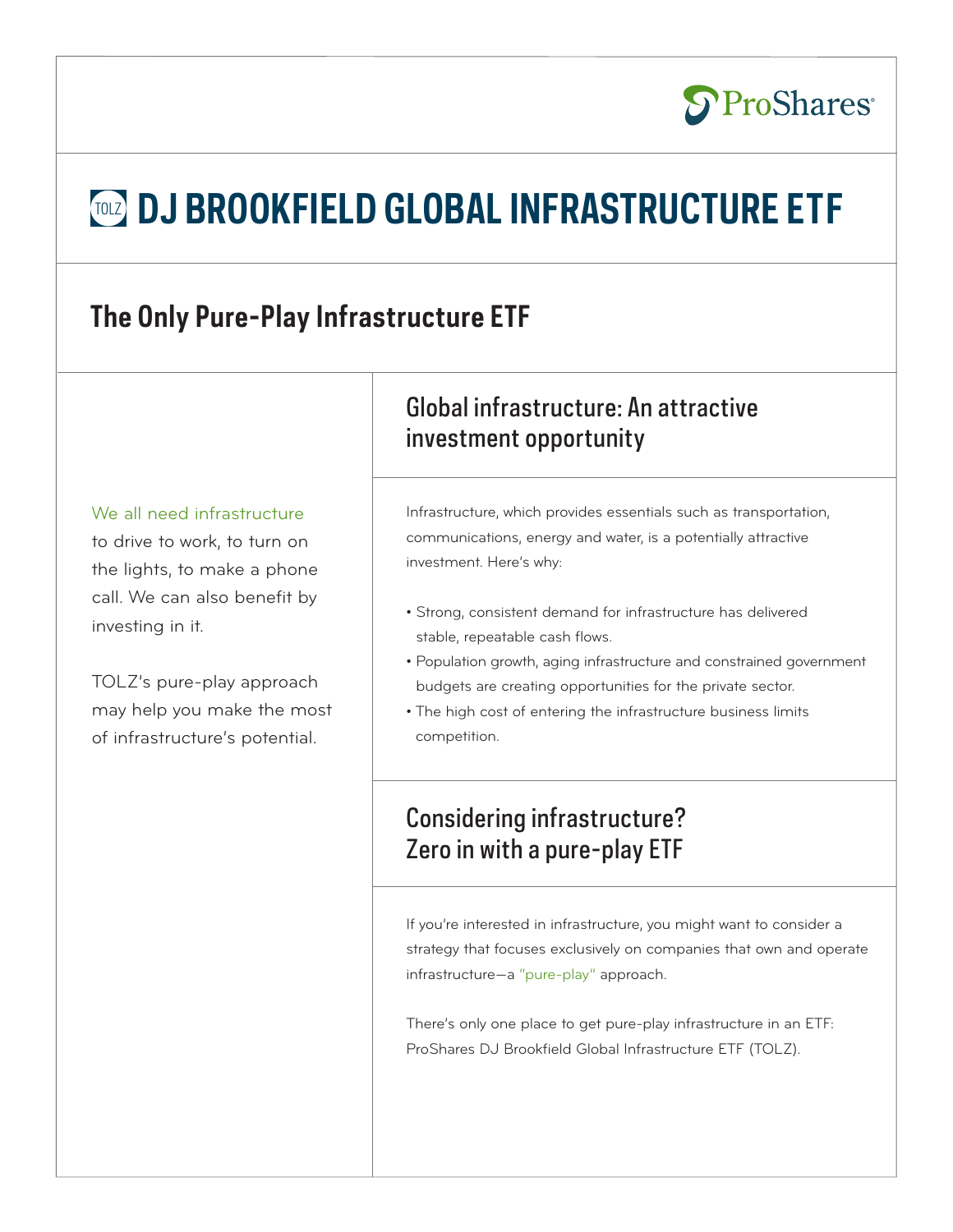### About the index

TOLZ follows the Dow Jones Brookfield Global Infrastructure Composite Index. This index consists of developed and emerging markets companies that:

- Qualify as "pure-play" infrastructure companies companies whose primary business is the ownership and operation of infrastructure assets.
- Derive more than 70% of cash flows from infrastructure lines of business.
- Are listed on developed market exchanges.





#### The essence of infrastructure

- A pure-play approach focuses on the companies that actually own and operate the transportation, communications, energy and water assets that provide essential services to our society.
- Other infrastructure strategies may dilute their infrastructure investments with companies that supply services to the infrastructure industry.

#### Historically stable cash flows

- Pure-play companies tend to generate long-term, stable cash flows, because demand for their services rarely declines—it typically grows over time.
- Service companies are generally more dependent on the business cycle.

#### Potential performance benefits

• The pure-play approach has outperformed the index used by other infrastructure ETFs.<sup>1</sup>

<sup>1</sup> From its inception on 7/14/08 through 12/31/2020, TOLZ's index generated better returns with lower standard deviation than the S&P Global Infrastructure Index, which is followed by the broad infrastructure ETFs that are not pure play. Source: Bloomberg and Morningstar. Indexes are unmanaged and one cannot invest directly in an index. Past performance does not guarantee future results. Current fund [performance](http://www.proshares.com/media/fact_sheet/ProSharesFactSheetTOLZ.pdf) is available on the TOLZ fact sheet or by visiting ProShares.com.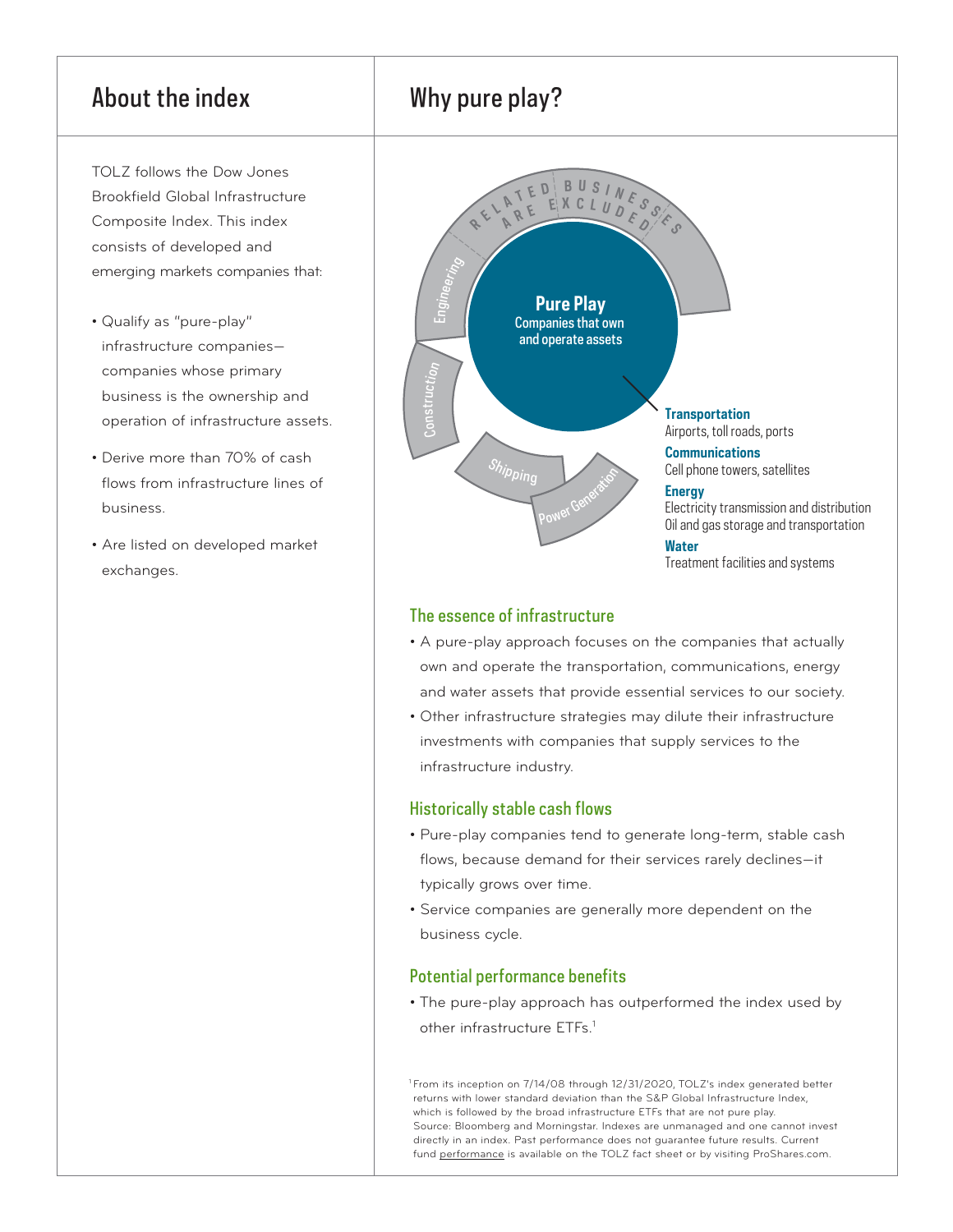Ticker Symbol: TOLZ

Intraday Symbol: TOLZ.IV

Bloomberg Index Symbol: DJBGICUT

Investment Objective: TOLZ seeks investment results, before fees and expenses, that track the performance of the Dow Jones Brookfield Global Infrastructure Composite Index.

Inception: 3/25/2014

2 From its inception on 7/14/08 through 12/31/2020, the Dow Jones Brookfield Global Infrastructure Index generated better returns with lower standard deviation than the MSCI World Index. Source: Bloomberg and Morningstar. Indexes are unmanaged and one cannot invest directly in an index. Past performance does not guarantee future results. Current fund [performance](http://www.proshares.com/media/fact_sheet/ProSharesFactSheetTOLZ.pdf) is available on the TOLZ fact sheet or by visiting ProShares.com.

### About the ETF Advantages of TOLZ

#### Attractive investment potential

Infrastructure is poised for strong growth, with robust demand, limited competition, and increasing opportunity for private investment around the world.

#### Pure-play exposure

TOLZ invests exclusively in companies whose primary business is owning and operating infrastructure. TOLZ is the only ETF that offers pure-play exposure.

#### Strong risk-adjusted returns

TOLZ's index, the Dow Jones Brookfield Global Infrastructure Composite Index, offers the potential for better returns with lower volatility than the MSCI World Index.<sup>2</sup>

### Potential risks

#### Index performance

There is no guarantee the fund or its index will achieve intended objectives.

#### Global infrastructure

Infrastructure companies in emerging and developed markets face a variety of risks. For example, governments can alter regulations and tax laws. Changes in supply and demand may reduce revenue. And natural disasters or other factors may render assets unusable or obsolete.

### Master Limited Partnerships

MLP investments involve risks that differ from common stock investments, including risks related to limited control, limited rights to vote, and certain tax risks of investing in partnerships, among others.

#### See prospectus

For more on risks, obtain a prospectus from your financial professional or visit ProShares.com.